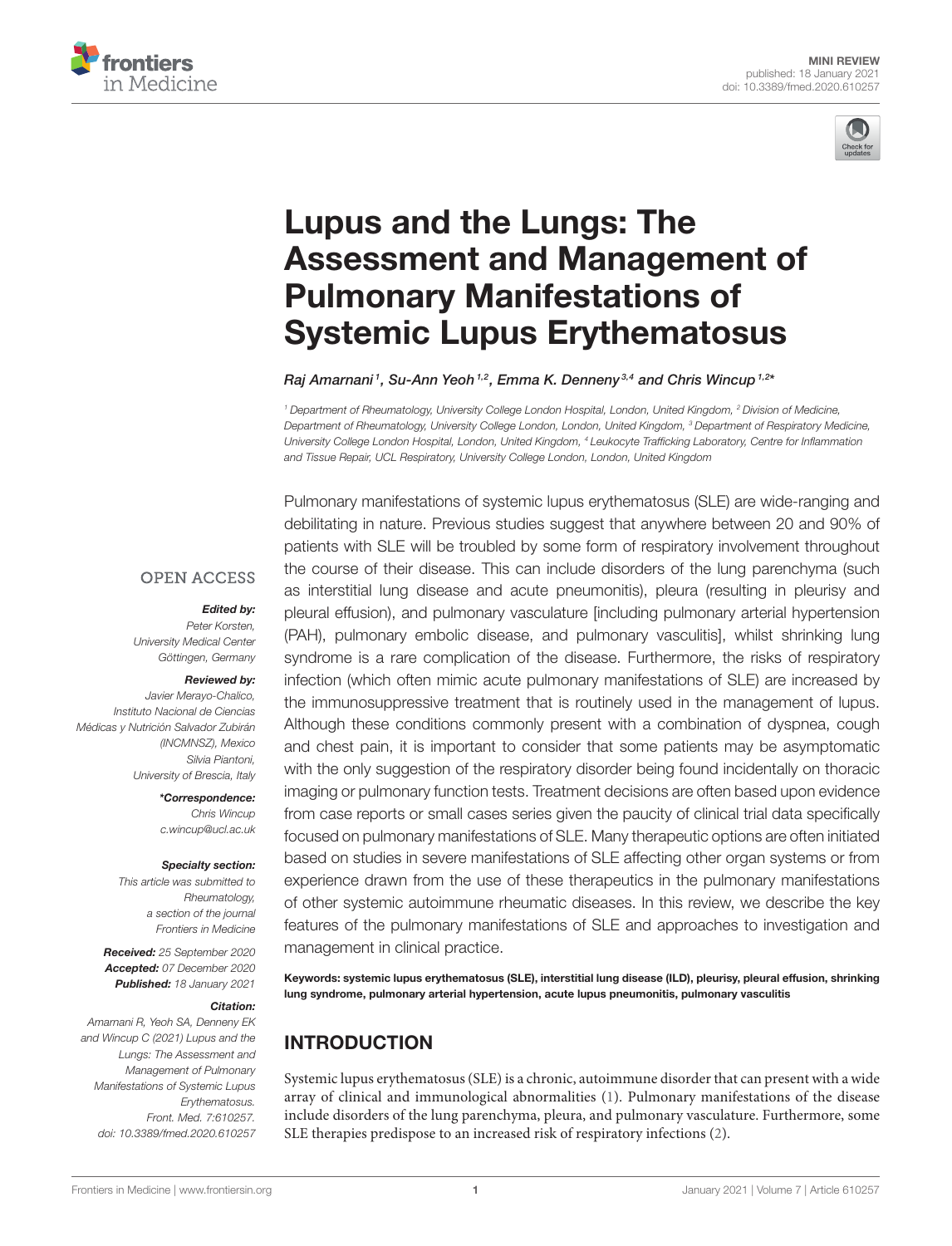Clinical assessment of patients with SLE should routinely consider careful evaluation for respiratory involvement. Symptoms including dyspnea, pleuritic chest pain, reduced exercise tolerance, cough, and hemoptysis should prompt investigation for potential underlying lung disease [\(3,](#page-5-2) [4\)](#page-5-3). However, it is important to consider that some asymptomatic patients may also present with incidental findings of abnormal chest imaging or lung function tests in the absence of overt respiratory symptoms [\(5\)](#page-5-4). It is also important to consider whether these symptoms are occurring in the context of active SLE involving other organ systems. Serological evidence of increased disease activity including elevated erythrocyte sedimentation rate (ESR), low complement, and increased double-stranded DNA (dsDNA) antibody titers should also prompt the clinician to consider whether new respiratory symptoms are directly attributed to lupus.

The exact prevalence of SLE-related lung disease is unknown and previous studies have varied widely in their estimates. Most report that between 20 and 90% of SLE patients will experience some form of lung involvement during the course of their disease [\(6,](#page-5-5) [7\)](#page-5-6). However, more recently it has been suggested that this figure lies between the range of 50–70% [\(8\)](#page-5-7). Predictors for progression to earlier permanent lung damage, include older age and those positive for anti-RNP antibodies [\(9\)](#page-5-8). Pulmonary manifestations of SLE are associated with a higher mortality rate [\(10\)](#page-5-9) and this varies depending upon the exact type and extent of lung involvement seen. More chronic forms of lung disease relating to SLE can have a significant negative affect on patient wellbeing, physical performance status, and are detrimental to quality of life [\(11\)](#page-5-10).

In this review, we discuss the latest understanding on the ways in which lupus can affect the respiratory system, highlight how these patients may present clinically, and outline current approaches for investigation and management.

#### DISEASES OF THE LUNG PARENCHYMA

#### Interstitial Lung Disease (ILD)

The estimated prevalence of SLE-associated interstitial lung diseases (ILD) is suggested to be between 3 and 9% [\(12,](#page-5-11) [13\)](#page-5-12). Although ILD is highly prevalent in rheumatoid arthritis and other systemic autoimmune rheumatic diseases (such as scleroderma and anti-synthetase syndrome), it is relatively uncommon in SLE [\(8\)](#page-5-7). A small study previously reported that clinical progression of ILD in SLE is slow and often stabilizes over time [\(12\)](#page-5-11). Risk factors for developing SLE-associated ILD include longstanding disease, older age and overlapping clinical features with scleroderma such as Raynaud's phenomenon and sclerodactyly [\(14–](#page-5-13)[17\)](#page-6-0). Various forms of ILD have been described in SLE including non-specific interstitial pneumonia (NSIP), organizing pneumonia, lymphocytic interstitial pneumonia, follicular bronchitis, and usual interstitial pneumonia [\(18–](#page-6-1)[21\)](#page-6-2). Bronchiolitis obliterans has also been reported as an initial manifestation of SLE [\(19\)](#page-6-3).

Patients present similarly in most types of ILD with symptoms such as cough and dyspnea although it is important to consider that some may be asymptomatic [\(22\)](#page-6-4). Diagnosis of SLEassociated ILD can be made with high resolution computed tomography (HRCT) and excluding other potential causes of ILD (such as screening for overlap disorders by measuring rheumatoid factor, serum muscle enzymes, an extended myositis panel and anti-centromere autoantibodies) [\(23\)](#page-6-5). Checking extractable nuclear antigens (ENA) should also be considered as previous studies have demonstrated that patients with anti-La, anti-Scl-70 and anti-U1RNP antibodies were more likely to develop ILD. Interestingly, anti-dsDNA antibody titer do no associate with the development of ILD [\(24\)](#page-6-6). Lung function tests may show a restrictive pattern of disease and a decrease in diffusing capacity for carbon monoxide (DLCO) [\(8\)](#page-5-7). Histological studies have reported the presence of lymphocytic and mononuclear interstitial and peribronchiolar infiltrates in biopsies taken from those with SLE-related NSIP [\(25\)](#page-6-7).

There are a lack of clinical trials assessing the treatment of SLE-related ILD and in particular there are no head-to-head studies. Therefore, recommendations are predominantly based on case reports, small case series, physician expertise, and by applying findings from studies of ILD in other autoimmune rheumatic diseases. Intravenous cyclophosphamide was reported to show significant improvement vital capacity in two SLE patients with ILD in which both patients presented with pleuritic chest pain in the context of active SLE [\(26\)](#page-6-8). Another case report noted that oral methotrexate resulted in a marked improvement in lung function in a patient with SLE-related ILD [\(27\)](#page-6-9). An observational study of 14 patients with SLE-associated ILD reported that three patients showed significant improvement with high dose oral steroids (60 mg prednisolone daily for a minimum of 4 weeks). Six of the 14 patients had an improvement in respiratory symptoms and all were treated with systemic steroids [\(18\)](#page-6-1). Three patients within the cohort died, two of pulmonary fibrosis, and one from infection thus highlighting the clinical challenge posed by immunosuppressive therapy in the context of SLE-related ILD. It is important to consider that this study was published in 1990 and thus predates a number of the newer treatments available for the management of SLE, such as mycophenolate mofetil (MMF), rituximab and belimumab.

Current treatment often includes the use of high dose corticosteroids along with agents such as cyclophosphamide and rituximab in severe cases [\(28,](#page-6-10) [29\)](#page-6-11) to induce remission. Steroidsparing agents such as MMF and azathioprine may be used in milder cases or in maintaining long-term control of the disease [\(30,](#page-6-12) [31\)](#page-6-13).

#### Acute Lupus Pneumonitis

In some cases, chronic ILD may be the long-term sequelae of an acute process, for example acute lupus pneumonitis. This is a rare manifestation of SLE that has been reported to occur in 1– 4% of patients [\(32\)](#page-6-14). Clinically, acute lupus pneumonitis presents in the context of a systemic flare of SLE in addition to dyspnea, cough (including hemoptysis) and pleuritic chest pain. Fever is commonly associated with the acute presentation, thus making it a clinical challenge to differentiate from infection. There is limited data on lung histology in acute lupus pneumonitis, although reports of lymphocytic infiltrates and alveolar damage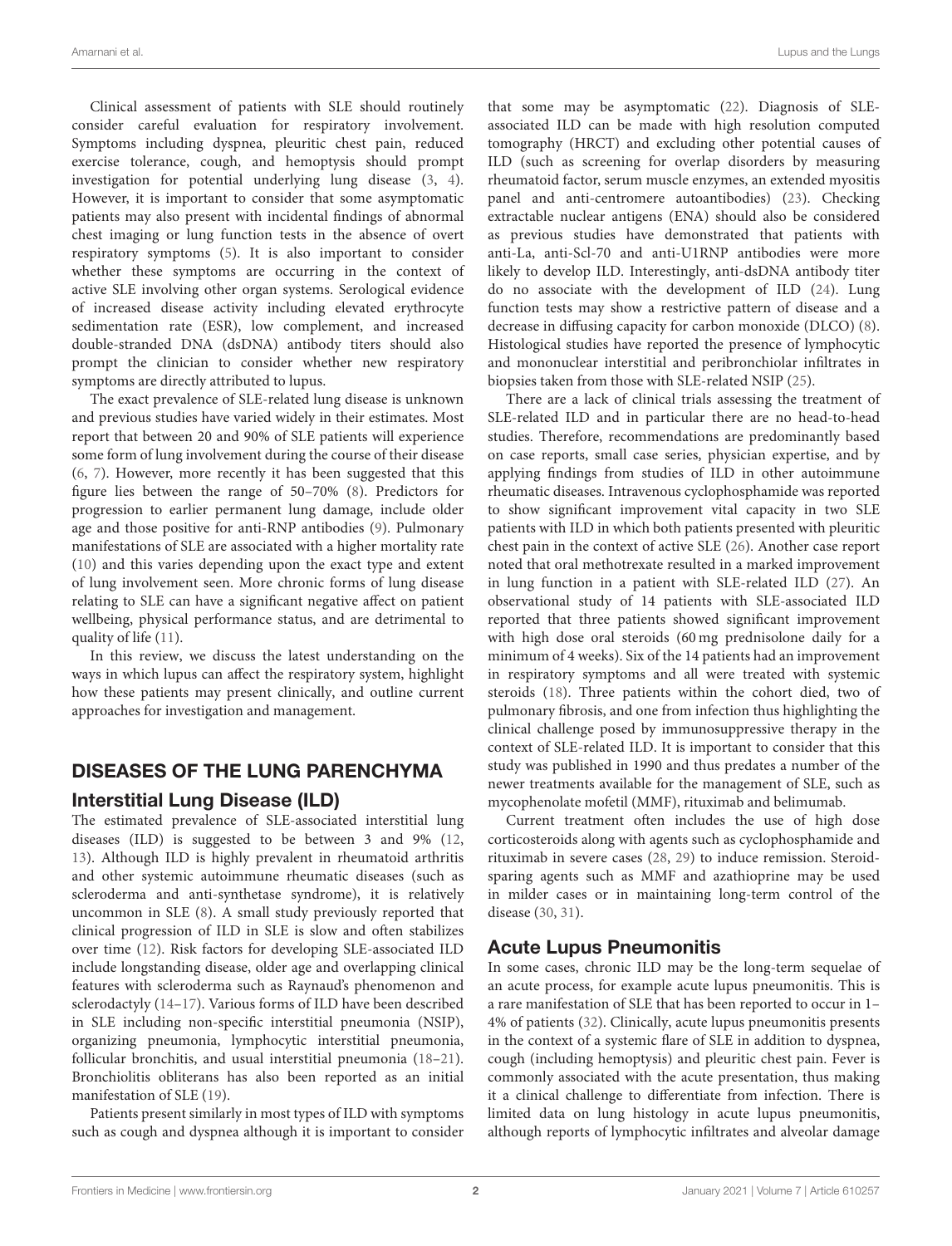with associated interstitial edema have been reported in both lung biopsy samples and at post-mortem assessment [\(24\)](#page-6-6).

Acute lupus pneumonitis may also be the initial presenting symptom of SLE. A case series of five patients in which acute lupus pneumonitis was the first feature of SLE reported that all five were female, aged 14–26 years old. They were all ANA positive, whilst three were also positive for antidsDNA antibodies. Fever was present in all cases with cough as a presenting symptom in four of the five patients, with hypoxia noted in three. All patients received corticosteroids and four patients were treated with cyclophosphamide either as monotherapy or in combination with intravenous immunoglobulins (IVIg). The one patient who did not receive cyclophosphamide was treated with azathioprine. Three patients survived but two died as a result of infection [\(33\)](#page-6-15). Others have also reported the use of IVIg in acute lupus pneumonitis [\(34,](#page-6-16) [35\)](#page-6-17). Given that the differential diagnosis in this presentation often includes bacterial pneumonia, and as infection can commonly co-exist with acute lupus pneumonitis, IVIg represents a useful option as it does not convey the high risk of immunosuppression associated with other agents. It is also important to consider using broad spectrum antibiotics (in particular directed against encapsulated organisms) if there are concerns about intercurrent infection. Further, prompt initiation of systemic glucocorticoid therapy has been reported to be of benefit in reducing mortality rates. Additional treatments that have been used in the management of acute lupus pneumonitis are similar to those used in SLE-related ILD, such as high dose glucocorticoids in combination with either MMF, azathioprine, rituximab, or cyclophosphamide. However, in spite of this the outcomes are often poor with associated high mortality rates [\(33,](#page-6-15) [36\)](#page-6-18).

#### PLEURAL DISEASE

Pleural involvement is the most common SLE-related lung disease [\(37\)](#page-6-19). Clinically, patients often present with pleuritic chest pain, cough and dyspnea due to inflammation of the pleura [\(38\)](#page-6-20). Patients may have an associated pleural effusion which is often bilateral and exudative in nature [\(39,](#page-6-21) [40\)](#page-6-22). Estimates suggest that between 30 and 50% of SLE patients will develop a pleural effusion at some point during their disease course, although often these are small and may not result in obvious symptoms [\(39,](#page-6-21) [41\)](#page-6-23).

Diagnosis of pleural involvement in SLE is usually clinical with typical features in the patient history. It is however important to exclude other causes of pleural inflammation that can occur in SLE including infection, pulmonary embolism, malignancy, congestive cardiac failure [\(37\)](#page-6-19), or pericarditis, which may present in a similar manner. Drug-induced pleuritis from agents such as hydralazine, procainamide and anti-tumor necrosis factor-alpha medications should also be considered [\(42–](#page-6-24)[44\)](#page-6-25). In such cases, drug cessation is often sufficient to resolve symptoms.

Although not necessary for diagnosis, if there is clinical uncertainty as to the cause of a pleural effusion, aspiration can be performed. Pleural fluid in patients with SLE classically show elevated levels of protein, lactate dehydrogenase (LDH), leukocytes, and in some cases ANA positivity [\(37,](#page-6-19) [39\)](#page-6-21).

The mainstay treatment of pleurisy in SLE has traditionally been non-steroidal anti-inflammatory drugs (NSAIDs) with some patients requiring corticosteroids [\(38\)](#page-6-20). Rarely, other steroid-sparing agents such as azathioprine, methotrexate, cyclosporine, and cyclophosphamide may be indicated [\(37\)](#page-6-19). In refractory disease, there have been cases showing effective use of pleurodesis [\(45,](#page-6-26) [46\)](#page-6-27).

# DISORDERS OF THE PULMONARY VASCULATURE

# Pulmonary Arterial Hypertension (PAH)

Pulmonary arterial hypertension (PAH) is a progressive disorder characterized by a resting mean pulmonary artery pressure above 25 mmHg and a pulmonary wedge pressure below 15 mmHg [\(47\)](#page-6-28). There are a number of possible underlying causes that may result in PAH in SLE, including left ventricular dysfunction or congestive cardiac failure that may be a result of the increased risk of atherosclerosis associated with SLE. It may also be a manifestation of the long-term sequelae of parenchymal lung diseases (such as ILD) or chronic thromboembolic disease [\(48\)](#page-6-29). Studies estimate the prevalence of PAH in SLE to be in the range of 1–43% depending on the cohort [\(49–](#page-6-30)[54\)](#page-6-31). A recent comprehensive meta-analysis assessing the prevalence of PAH found an estimated pooled prevalence of 8% [\(55\)](#page-6-32). Despite this, severe PAH is thought to be a rare manifestation in SLE and is not included in the Systemic Lupus Erythematosus Disease Activity Index 2000 (SLEDAI-2K) disease activity score [\(56\)](#page-6-33).

Clinical symptoms of PAH in SLE are often non-specific and range from generalized fatigue and weakness to chest pain and dyspnea at rest [\(48\)](#page-6-29). Initial investigations often include an electrocardiogram that may show right ventricular hypertrophy and right axis deviation. Radiographic imaging with computerized tomography may be used to exclude other diseases such as ILD and will often show enlarged pulmonary vessels [\(57\)](#page-6-34). Echocardiography can estimate systolic pulmonary artery pressure and is therefore a vital non-invasive tool to assist in making a diagnosis. However, even with a suggestive echocardiogram result and high clinical suspicion, right heart catheterization remains the "gold standard" test to confirm the diagnosis [\(58\)](#page-6-35).

Management of PAH in SLE is similar to that of idiopathic PAH. However, most randomized controlled trials that have specifically analyzed the management of PAH associated with connective tissue diseases often have not included a subgroup analysis of SLE patients [\(48\)](#page-6-29). Drugs such as phosphodiesterase-5 inhibitors, endothelin receptor antagonists and prostacyclin pathway agonists have all shown to be effective in SLE associated PAH to varying degrees (59-[64\)](#page-7-0). More recently, the guanylate cyclase stimulator riociguat has shown to be effective in a small number of SLE-associated PAH cases [\(65,](#page-7-1) [66\)](#page-7-2).

Numerous observational cohort studies have also noted benefit with corticosteroids and immunosuppressive therapy including cyclophosphamide, cyclosporine and MMF [\(67–](#page-7-3)[70\)](#page-7-4). One case report has also described effective use of rituximab in refractory SLE-associated PAH [\(71\)](#page-7-5). Overall, it is generally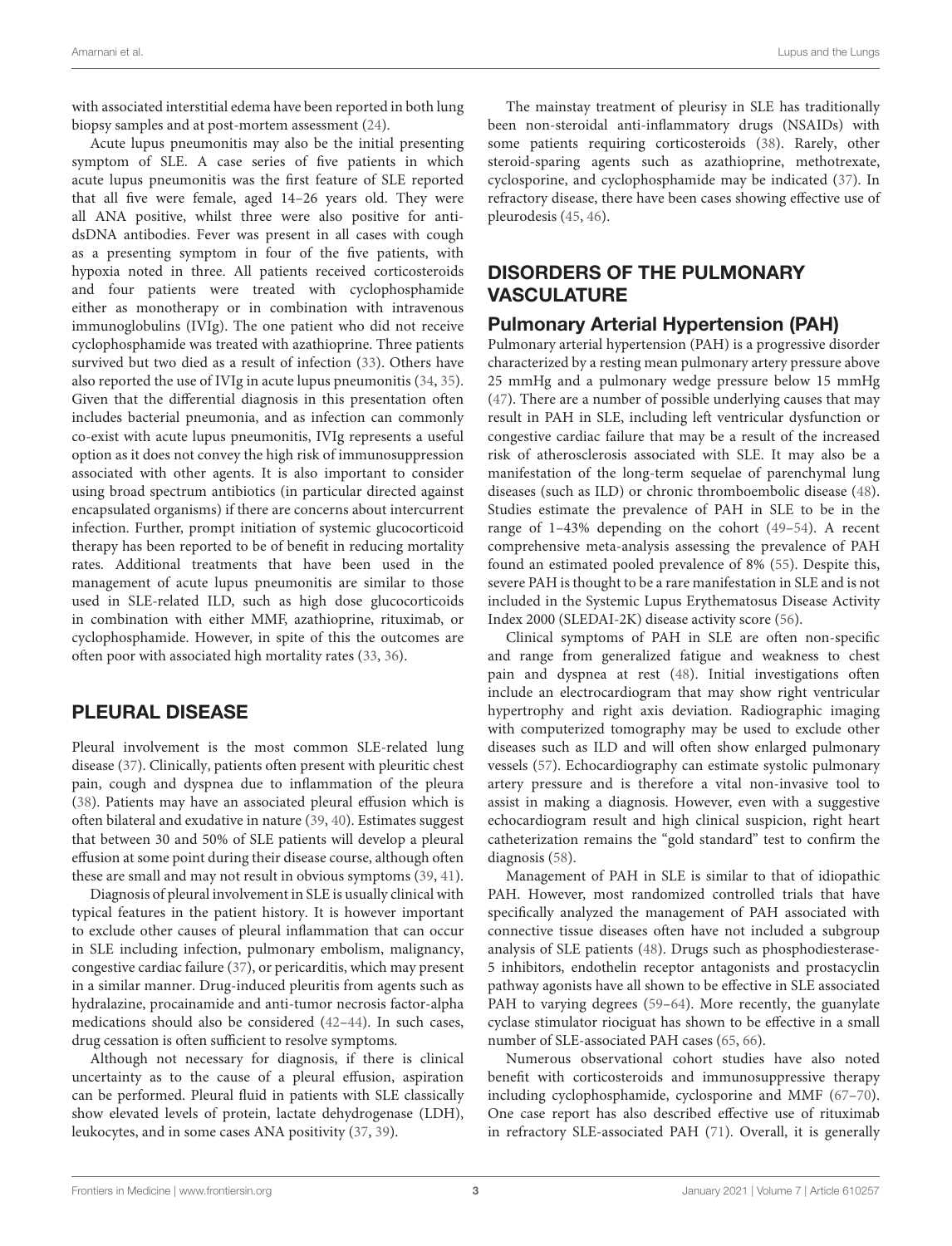thought that a combination of both immunosuppression and traditional PAH treatment should be used together to enhance long-term outcomes [\(68\)](#page-7-6).

#### Pulmonary Embolic Disease

Pulmonary embolism (PE) also needs to be considered in the acute setting in any patient with SLE who presents with pleuritic chest pain (especially if associated with acute hypoxia). In the more chronic setting, chronic pulmonary embolic disease can also lead to pulmonary hypertension (chronic thromboembolic pulmonary hypertension). It is particularly important to consider embolic disease in those patients who have secondary antiphospholipid syndrome (APS), given the obvious increased risk of thrombosis associated with the disease. Previous studies have reported that one-third of patients with SLE will have positive anti-phospholipid antibodies and those with a positive lupus anticoagulant have previously been shown to have a six-fold increased risk of venous thrombosis. In comparison, a positive anti-cardiolipin antibody carried twice the risk when compared with SLE patients without positive anti-cardiolipin antibodies [\(72\)](#page-7-7). Previous studies have also reported that patients with SLE, even in the absence of APS, are at an increased risk of unprovoked PE when compared with the general population and therefore the absence of positive anti-phospholipid serology should not be falsely reassuring.

The "gold standard" investigation for PE is computed topography pulmonary angiogram (CTPA), which can identify the presence of thrombosis within the pulmonary vasculature. However, it is important to consider that SLE patients presenting with pleuritic chest pain and hypoxia may instead be suffering from pleurisy (as described above). Results from the Michigan Lupus Cohort assessed the outcomes of 182 patients with SLE who had previously undergone a total of 357 CTPA scans. The authors found a significant decrease in the likelihood of confirming PE in patients who had previously had three or more scans, thus suggesting that repeated scanning of patients without a previously proven PE is unlikely to confirm a new diagnosis [\(73\)](#page-7-8).

In the context of PE associated with APS, lifelong anticoagulation is likely to be recommended. Recent studies investigating direct oral anticoagulants have recommended against their use in arterial thrombosis, such as PE [\(74\)](#page-7-9).

# Pulmonary Vasculitis and Pulmonary Hemorrhage

Pulmonary vasculitis, or diffuse alveolar hemorrhage (DAH), is a rare but severe manifestation of SLE that is associated with a high mortality rate of up to 90% [\(75\)](#page-7-10). This has been reported to affect <5% of patients with SLE and is more commonly seen concurrently in the context of active lupus nephritis [\(76\)](#page-7-11). In addition, this manifestation has been reported to be the initial presentation of SLE in ∼20% of all cases, which means that it is important to consider lupus in any new case of pulmonary hemorrhage in which an alternate underlying cause is not present [\(77\)](#page-7-12). It has also been reported that patients with secondary APS may be at increased risk of DAH and that this may also occur de novo in patients with SLE who are have anti-phospholipid antibodies without previous thrombotic events. This suggests that this is not entirely the result of anticoagulant therapy and may represent an as yet unclassified mechanism for pulmonary vasculitis [\(78\)](#page-7-13). As with other acute pulmonary manifestations of SLE, the symptoms can often mimic infection thus making the diagnosis a challenge.

Findings from small cases series and cohort studies have highlighted that dyspnea and pulmonary infiltrates on thoracic imaging are almost universally in seen. Fever is reported in the majority of cases although occult hemoptysis is only seen in just over half of patients at presentation [\(79\)](#page-7-14). Many patients will also present with extrapulmonary manifestations of SLE to suggest a generalized systemic flare of the disease. More subtle signs that suggest DAH include pleural effusions and anemia is seen in nearly all cases, and may be present before signs such as hemoptysis are observed [\(75,](#page-7-10) [80\)](#page-7-15). Imaging studies often describe classical bilateral alveolar interstitial infiltrates. Many patients are deemed clinically unstable for further dedicated investigation however those that proceed to bronchoscopy are usually found to have high neutrophil count, low lymphocyte count and hemosiderin-laden macrophages within the lavage and occult blood often seen [\(79,](#page-7-14) [81\)](#page-7-16). If the patient is able to tolerate pulmonary function tests then an elevated DLCO is usually indicative of alveolar hemorrhage.

Given a lack of clinical trial data from DAH in SLE, treatment recommendations are usually based upon other autoimmune conditions associated with pulmonary hemorrhage (such as ANCA-associated vasculitis) and often include pulsed intravenous steroids in combination with cyclophosphamide [\(79\)](#page-7-14), rituximab, plasmapheresis, and IVIg [\(81,](#page-7-16) [82\)](#page-7-17).

# SHRINKING LUNG SYNDROME (SLS)

Shrinking lung syndrome (SLS) is an uncommon manifestation of SLE with an estimated prevalence of ∼1–2% [\(9,](#page-5-8) [83,](#page-7-18) [84\)](#page-7-19). The exact cause of SLS is unclear, however it is believed to involve abnormal diaphragmatic strength and may be related to due to impaired phrenic nerve signaling [\(85\)](#page-7-20).

Patients with SLS often present with symptoms of pleuritic chest pain and progressive dyspnea [\(86\)](#page-7-21). Due to its rarity, there is no diagnostic criteria for SLS. Lung function tests often show a restrictive defect with a reduction in lung volume and DLCO [\(84\)](#page-7-19). Radiographic imaging in SLS is often non-specific with occasional elevation of the diaphragm and basal atelectasis with usually no evidence of interstitial lung or pleural disease [\(87\)](#page-7-22). It is also important to consider other conditions before a diagnosis of SLS is made including central nervous system disorders and diaphragmatic palsies [\(88\)](#page-7-23).

Evidence for the optimal management of SLS is limited. Corticosteroids and immunosuppressive agents including azathioprine, MMF and rituximab have been used to varying degrees of efficacy [\(86,](#page-7-21) [89](#page-7-24)[–92\)](#page-7-25). Some have suggested the use of hematopoietic cell transplantation [\(93\)](#page-7-26) and beta agonist therapy [\(94\)](#page-7-27) in SLS. Others have reported some benefit in the use of theophylline thought to be helpful by improving diaphragmatic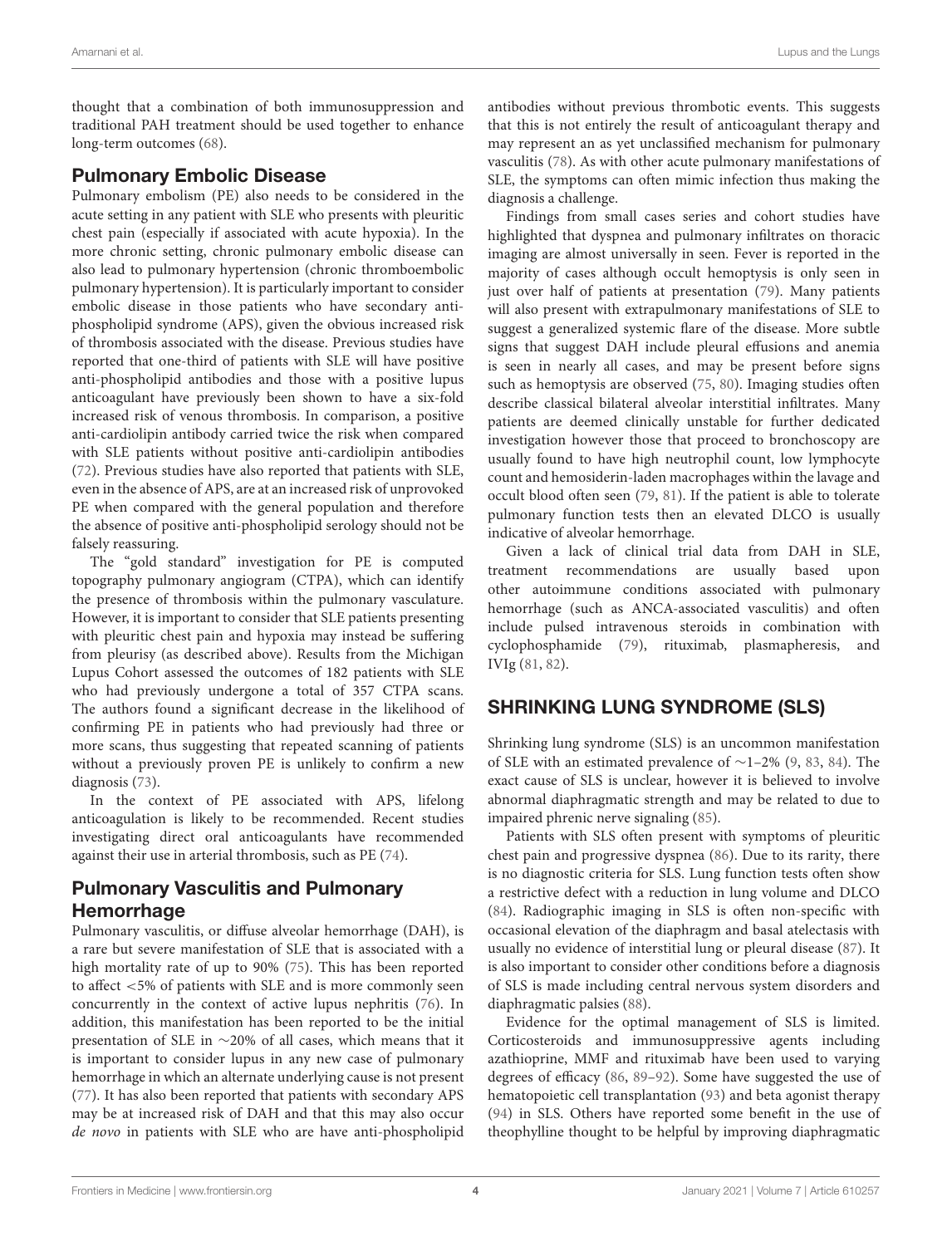<span id="page-4-0"></span>

| <b>Diagnosis</b>                      | Presentation                                                                                                                                                 | Pathogenesis                                                                                                                                                                                                                                                                                                                                                                                                                                                                                                                                    | Relevant investigation findings                                                                                                                                                                                                                                                                                                                                     | <b>Histological features</b>                                                                                                                                                                                                                              | <b>Treatment</b>                                                                                                                                                            |
|---------------------------------------|--------------------------------------------------------------------------------------------------------------------------------------------------------------|-------------------------------------------------------------------------------------------------------------------------------------------------------------------------------------------------------------------------------------------------------------------------------------------------------------------------------------------------------------------------------------------------------------------------------------------------------------------------------------------------------------------------------------------------|---------------------------------------------------------------------------------------------------------------------------------------------------------------------------------------------------------------------------------------------------------------------------------------------------------------------------------------------------------------------|-----------------------------------------------------------------------------------------------------------------------------------------------------------------------------------------------------------------------------------------------------------|-----------------------------------------------------------------------------------------------------------------------------------------------------------------------------|
| Interstitial lung<br>disease          | Chronic, often progressive dyspnea<br>Cough (often non-productive)<br>Possible evidence of scleroderma,                                                      | Poorly understood/unclear<br>Likely a result of the aberrant inflammatory<br>response due to imbalance of pro- and                                                                                                                                                                                                                                                                                                                                                                                                                              | Infiltrative changes on CXR or HRCT chest<br>with reduced DLCO                                                                                                                                                                                                                                                                                                      | Mononuclear or lymphoplasmacytic interstitial and<br>Restrictive pattern on pulmonary function tests peribronchiolar infiltrates (particularly in NSIP pattern<br>disease)                                                                                | Depends upon severity<br>Severe or rapidly progressive<br>Oral/IV corticosteroids followed by either                                                                        |
|                                       | anti-synthetase syndrome, or rheumatoid<br>arthritis<br>May be asymptomatic                                                                                  | anti-inflammatory cytokine release (96)<br>Possibly the result of repeated alveolar injury<br>resulting in a combination of both impaired<br>apoptosis and abnormal fibroblast proliferation                                                                                                                                                                                                                                                                                                                                                    | Test for auto-antibodies suggestive of overlap<br>disorder (e.g., RhF, anti-CCP, anti-centromere,<br>anti-Scl-70, anti-RNP) and muscle enzymes<br>(CK, LDH)                                                                                                                                                                                                         | Interstitial fibrosis present. Deposits of IgG, IgM, C1q,<br>and C3 within alveolar septae previously reported (14)                                                                                                                                       | Cyclophosphamide, Rituximab, MMF,<br>Azathioprine                                                                                                                           |
| Acute lupus<br>pneumonitis            | Acute dyspnea<br>Fever<br>Cough (usually non-productive but occasional<br>hemoptysis)<br>Features of extrapulmonary SLE<br>disease activity                  | Rapid systemic inflammatory response<br>resulting in acute damage to the lung<br>parenchyma. Alveolar injury resulting from<br>direct immune-mediated inflammation                                                                                                                                                                                                                                                                                                                                                                              | CXR - diffuse bilateral alveolar infiltrates<br>CT thorax - previous reports of<br>ground-glass changes<br>Serological evidence of lupus activity (low<br>complement and elevated anti-dsDNA<br>antibody titers)                                                                                                                                                    | Often non-specific<br>Features can include alveolar wall damage, necrosis,<br>inflammatory infiltrate, oedema, hemorrhage, hyaline<br>membranes (97)<br>Capillary microangiitis, fibrin thrombi and necrotic<br>neutrophils have also been described (98) | Systemic corticosteroids (either high dose oral<br>or pulsed IV) plus either Cyclophosphamide,<br>Rituximab, MMF, Azathioprine<br>Possibly IVIg                             |
| Pleurisy                              | Chest pain (often pleuritic in nature)<br>Cough<br>Dyspnea<br>Physical signs such as pleural rub may<br>be present                                           | Inflammatory infiltration into the pleura                                                                                                                                                                                                                                                                                                                                                                                                                                                                                                       | Raised CRP<br>Imaging usually normal<br>$CXR \pm CT$ thorax or CTPA helpful to rule out<br>other causes                                                                                                                                                                                                                                                             | Non-specific inflammatory changes associated with<br>fibrin deposition along with pleural fibrosis (99)                                                                                                                                                   | Mild<br>Oral NSAIDs<br>Moderate<br>Oral corticosteroids<br>Severe (rarely required)<br>IV corticosteroids, Azathioprine,<br>Cyclophosphamide, Rituximab, MMF                |
| Pleural effusion                      | Dyspnea<br>Chest pain, usually associated with pleurisy<br>May be asymptomatic<br>Physical signs including reduce basal air entry<br>and decreased resonance | As per "Pleurisy"<br>Excessive inflammation results in exudative<br>fluid secretion between pleural lining resulting<br>in effusion                                                                                                                                                                                                                                                                                                                                                                                                             | Effusion(s), usually bilateral, present on CXR or<br>CT thorax<br>Aspirate (if underlying diagnosis in doubt) -<br>elevated protein, LDH, leukocytes, ANA<br>positive in some cases                                                                                                                                                                                 | Predominantly based on cytological features<br>Pleural fluid may show characteristic lupus<br>erythematosus (LE) cells, e.g., neutrophils or<br>macrophages containing intracellular evidence of<br>phagocytosed lymphocyte nuclei (100)                  | Corticosteroids<br>Drainage if large<br>Pleurodesis in recurrent or refractory cases<br>Cessation of any potential drug causes                                              |
| Pulmonary<br>arterial<br>hypertension | Can be non-specific (such as fatigue and<br>weakness)<br>Progressive dyspnea<br>Occasional chest pain<br>Physical signs may show right ventricular<br>heave  | Dependent upon underlying cause<br>Left ventricular dysfunction/congestive cardiac<br>failure may result from direct myocardial<br>inflammation from SLE (e.g., myocarditis) or as pressure $\geq$ 25 mm Hg confirms diagnosis<br>a result of enhanced atherosclerosis<br>Chronic thromboembolic disease may result<br>from pro-coagulant factors such as aPI<br>antibodies<br>Lung parenchymal disease as the result of<br>direct inflammatory response in lung tissue<br>Dysregulation between vasoconstrictive and<br>vasodilatory mediators | EKG - RVH and right axis deviation<br>Echocardiogram - elevated PASP. TR<br>Right heart catheterization - mean arterial<br>CT thorax - useful to exclude other<br>secondary causes<br>CTPA - useful to rule out chronic embolic<br>disease as a cause<br>Check anti-centromere, anti-Scl-70,<br>anti-U1RNP (to rule out scleroderma and other<br>overlap syndromes) | Limited data<br>Vascular lesions including eccentric and concentric<br>intimal fibrosis and thrombotic lesions<br>Venous occlusive lesions have been reported with<br>pulmonary veins/venules<br>Capillary congestion (101)                               | Phosphodiesterase-5 inhibitors<br>Endothelin receptor antagonists<br>Prostacyclin agonists<br>Role for immunosuppression not clear                                          |
| Pulmonary<br>embolic disease          | Usually acute onset<br>Dyspnea<br>Chest pain (often pleuritic)<br>Hypoxia<br>Occasionally hemoptysis                                                         | Thromboembolic disease usually as a result of Check aPI antibodies (LAC, aCL, anti-B2GPI)<br>pro-coagulant state<br>This could include secondary antiphospholipid<br>syndrome<br>Severe proteinuria from lupus nephritis may<br>result in anti-thrombin deficiency                                                                                                                                                                                                                                                                              | Elevated D-dimer<br>CXR usually normal aside from potential<br>wedge infarct<br><b>CTPA</b>                                                                                                                                                                                                                                                                         | Evidence of thrombus within pulmonary arterial system Anti-coagulation (low molecular weight                                                                                                                                                              | heparin, oral vitamin K antagonist)                                                                                                                                         |
| Pulmonary<br>vasculitis               | Acute dyspnea<br>Commonly associated with fever and active<br>extrapulmonary manifestations of SLE<br>Hemoptysis<br>May be initial presentation of SLE       | Direct immune-mediated inflammatory<br>response of the small vessels of the alveola<br>resulting in increased permeability and<br>eventually structural damage resulting<br>in hemorrhage                                                                                                                                                                                                                                                                                                                                                       | CXR - bilateral alveolar interstitial infiltrates<br>Pulmonary function tests - elevated DLCO<br>Drop in Hb<br>Important to check ANCA and urine dip for<br>proteinuria/hematuria (to rule out intercurrent<br>ANCA-associated vasculitis or<br>pulmonary-renal syndrome)                                                                                           | Numerous intra-alveolar or interstitial aggregates that<br>comprise of hemosiderin-laden macrophages<br>Fresh hemorrhagic changes may be present in the<br>context of DAH<br>Capillaritis may be present (26)                                             | IV corticosteroids<br>Cyclophosphamide<br>Rituximab<br>IVIg<br>Plasmapheresis<br>May require mechanical ventilation                                                         |
| Shrinking lung<br>syndrome            | Progressive dyspnea<br>Occasional pleuritic chest pain                                                                                                       | Poorly understood<br>Felt to be the result of marked diaphragmatic<br>weakness or immobility. Possibly as a result of<br>pleural adhesions<br>Phrenic neuropathy also previously proposed<br>as a possible mechanism                                                                                                                                                                                                                                                                                                                            | CXR - often non-specific, elevation of<br>diaphragm and basal atelectasis may be seen<br>Pulmonary function tests - restrictive pattern<br>with reduced lung volume and DLCO                                                                                                                                                                                        | Extremely limited data from lung biopsy with features<br>reported as alveolar microatelectasia and hyaline<br>membrane formation (102)<br>Post-mortem diaphragmatic tissue showing muscle<br>atrophy (85)                                                 | Little evidence currently available to support<br>treatment decisions<br>Corticosteroids, Azathioprine, MMF, and<br>Rituximab used with variable success in<br>case reports |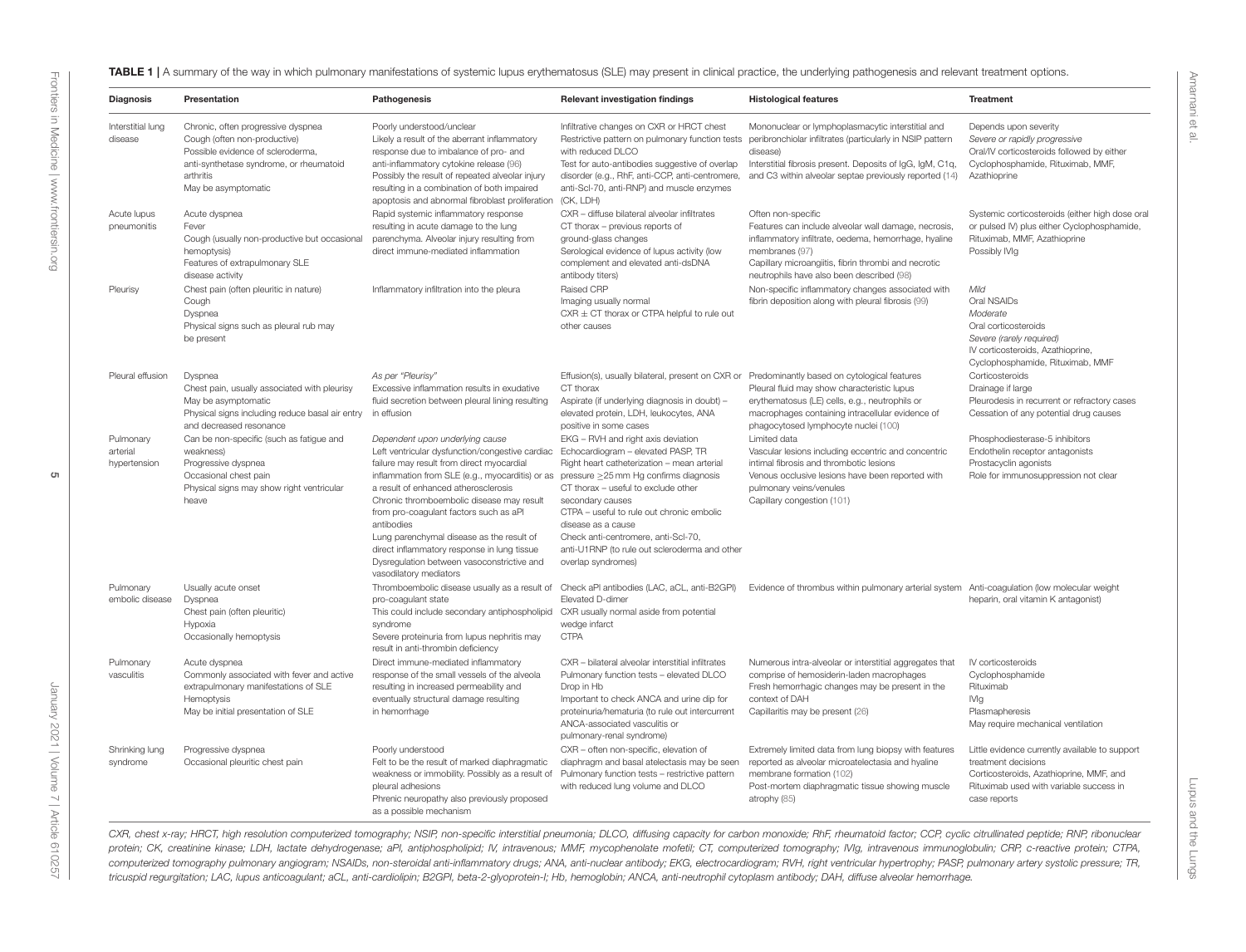strength [\(87,](#page-7-22) [95\)](#page-7-31). Comprehensive studies have generally shown a good prognosis with treatment in most SLS patients [\(87,](#page-7-22) [88\)](#page-7-23).

#### **CONCLUSIONS**

Pulmonary manifestations of SLE can present with a wide array of symptoms and can often be difficult to differentiate from other conditions, most notably infection. The key differences between these disorders are summarized in **[Table 1](#page-4-0)**.

It is important to consider that SLE-related lung disorders are likely to be under-represented due to the fact that respiratory involvement may be asymptomatic. Furthermore, serositis (pleurisy/pleural effusion) is the only respiratory symptom included in the revised 1997 American College of Rheumatology (ACR) criteria for SLE [\(103\)](#page-8-5) and no additional respiratory manifestations were included in the 2019 combined ACR/EULAR criteria [\(104\)](#page-8-6). In terms of measuring disease activity from pulmonary manifestations of SLE, the British Isles Lupus Assessment Group (BILAG) index includes a subsection on (cardio)respiratory features of the disease, which considers pleurisy, pleural effusion, pulmonary hemorrhage/vasculitis, interstitial lung disease, and shrinking lung syndrome as possible pulmonary manifestations of the disease [\(105\)](#page-8-7). In comparison, the SLEDAI-2K only accounts for pleurisy as a scorable item of lupus activity involving the lungs [\(106\)](#page-8-8). In turn, this may result in a number of patients with respiratory complications of SLE (particularly those symptoms considered more mild) to be falsely considered as either in remission or a low disease activity state [\(107\)](#page-8-9). In comparison, the Systemic Lupus International Collaborating Clinics (SLICC)/ACR Damage Index for SLE does include a wide array of pulmonary manifestations although these

#### **REFERENCES**

- <span id="page-5-0"></span>1. Bakshi J, Segura BT, Wincup C, Rahman A. Unmet needs in the pathogenesis and treatment of systemic lupus erythematosus. Clin Rev Allergy Immunol. (2018) 55:352–67. doi: [10.1007/s12016-017-8640-5](https://doi.org/10.1007/s12016-017-8640-5)
- <span id="page-5-1"></span>2. Cuchacovich R, Gedalia A. Pathophysiology and clinical spectrum of infections in systemic lupus erythematosus. Rheum Dis Clin North Am. (2009) 35:75–93. doi: [10.1016/j.rdc.2009.03.003](https://doi.org/10.1016/j.rdc.2009.03.003)
- <span id="page-5-2"></span>3. Alamoudi OSB, Attar SM. Pulmonary manifestations in systemic lupus erythematosus: association with disease activity. Respirology. (2015) 20:474– 80. doi: [10.1111/resp.12473](https://doi.org/10.1111/resp.12473)
- <span id="page-5-3"></span>4. Hellman DB, Kirsch CM, Whiting-O'Keefe Q, Simonson J, Schiller NB, Petri M, et al. Dyspnea in ambulatory patients with SLE: prevalence, severity, and correlation with incremental exercise testing. J Rheumatol. (1995) 22:455–61.
- <span id="page-5-4"></span>5. Nakano M, Hasegawa H, Takada T, Ito S, Muramatsu Y, Satoh M, et al. Pulmonary diffusion capacity in patients with systemic lupus erythematosus. Respirology. (2002) 7:45–9. doi: [10.1046/j.1440-1843.2002.00361.x](https://doi.org/10.1046/j.1440-1843.2002.00361.x)
- <span id="page-5-5"></span>6. Aguilera-Pickens G, Abud-Mendoza C. Pulmonary manifestations in systemic lupus erythematosus: pleural involvement, acute pneumonitis, chronic interstitial lung disease and diffuse alveolar hemorrhage. Reumatol Clin. (2018) 14:294–300. doi: [10.1016/j.reuma.2018.03.012](https://doi.org/10.1016/j.reuma.2018.03.012)
- <span id="page-5-6"></span>7. Tselios K, Urowitz MB. Cardiovascular and pulmonary manifestations of systemic lupus erythematosus. Curr Rheumatol Rev. (2017) 13:206–18. doi: [10.2174/1573397113666170704102444](https://doi.org/10.2174/1573397113666170704102444)
- <span id="page-5-7"></span>8. Hannah JR, D'Cruz DP. Pulmonary complications of systemic lupus erythematosus. Semin Respir Crit Care Med. (2019) 40:227–34. doi: [10.1055/s-0039-1685537](https://doi.org/10.1055/s-0039-1685537)

are typically irreversible and thus may not be a useful measure in preventative studies [\(108\)](#page-8-10). This has important implications for clinical trial design, which may exclude patients who have predominantly respiratory symptoms. As a result, evidence supporting therapeutic options in SLE-related lung disease are often extrapolated from other severe manifestations of the disease. Dedicated studies in the management of pulmonary disorders in SLE are greatly needed and represent a major unmet need.

### AUTHOR CONTRIBUTIONS

RA conducted a literature review of relevant respiratory disorders. SAY, EKD, and CW expanded upon this. All authors agreed to the finalized version of this manuscript prior to submission.

#### FUNDING

<span id="page-5-14"></span>SAY was funded by the Royal College of Physicians, Rosetrees Trust, NIHR University College London Hospitals Biomedical Research Centre and UCLH Charities. EKD was funded by the Breathing Matters Charity and the NIHR University College London Hospital Biomedical Research Centre. CW was funded by Versus Arthritis (ref 21992).

#### ACKNOWLEDGMENTS

CW would like to acknowledge the support he receives from Versus Arthritis and LUPUS UK.

- <span id="page-5-8"></span>9. Bertoli AM, Vila LM, Apte M, Fessler BJ, Bastian HM, Reveille JD, et al. Systemic lupus erythematosus in a multiethnic US Cohort LUMINA XLVIII: factors predictive of pulmonary damage. Lupus. (2007) 16:410–7. doi: [10.1177/0961203307079042](https://doi.org/10.1177/0961203307079042)
- <span id="page-5-9"></span>10. Kamen DL, Strange C. Pulmonary manifestations of systemic lupus erythematosus. Clin Chest Med. (2010) 31:479–88. doi: [10.1016/j.ccm.2010.05.001](https://doi.org/10.1016/j.ccm.2010.05.001)
- <span id="page-5-10"></span>11. Fidler L, Keen KJ, Touma Z, Mittoo S. Impact of pulmonary disease on patient-reported outcomes and patient-performed functional testing in systemic lupus erythematosus. Lupus. (2016) 25:1004–11. doi: [10.1177/0961203316630818](https://doi.org/10.1177/0961203316630818)
- <span id="page-5-11"></span>12. Weinrib L, Sharma OP, Quismorio FP, Jr. A long-term study of interstitial lung disease in systemic lupus erythematosus. Semin Arthritis Rheum. (1990) 20:48–56. doi: [10.1016/0049-0172\(90\)90094-V](https://doi.org/10.1016/0049-0172(90)90094-V)
- <span id="page-5-12"></span>13. Wiedemann HP, Matthay RA. Pulmonary manifestations of systemic lupus erythematosus. J Thorac Imaging. (1992) 7:1–18. doi: [10.1097/00005382-199203000-00003](https://doi.org/10.1097/00005382-199203000-00003)
- <span id="page-5-13"></span>14. Eisenberg H, Dubois EL, Sherwin RP, Balchum OJ. Diffuse interstitial lung disease in systemic lupus erythematosus. Ann Intern Med. (1973) 79:37–45. doi: [10.7326/0003-4819-79-1-37](https://doi.org/10.7326/0003-4819-79-1-37)
- 15. Mathai SC, Danoff SK. Management of interstitial lung disease associated with connective tissue disease. BMJ. (2016) 352:h6819. doi: [10.1136/bmj.h6819](https://doi.org/10.1136/bmj.h6819)
- 16. ter Borg EJ, Groen H, Horst G, Limburg PC, Wouda AA, Kallenberg CG. Clinical associations of antiribonucleoprotein antibodies in patients with systemic lupus erythematosus. Semin Arthritis Rheum. (1990) 20:164–73. doi: [10.1016/0049-0172\(90\)90057-M](https://doi.org/10.1016/0049-0172(90)90057-M)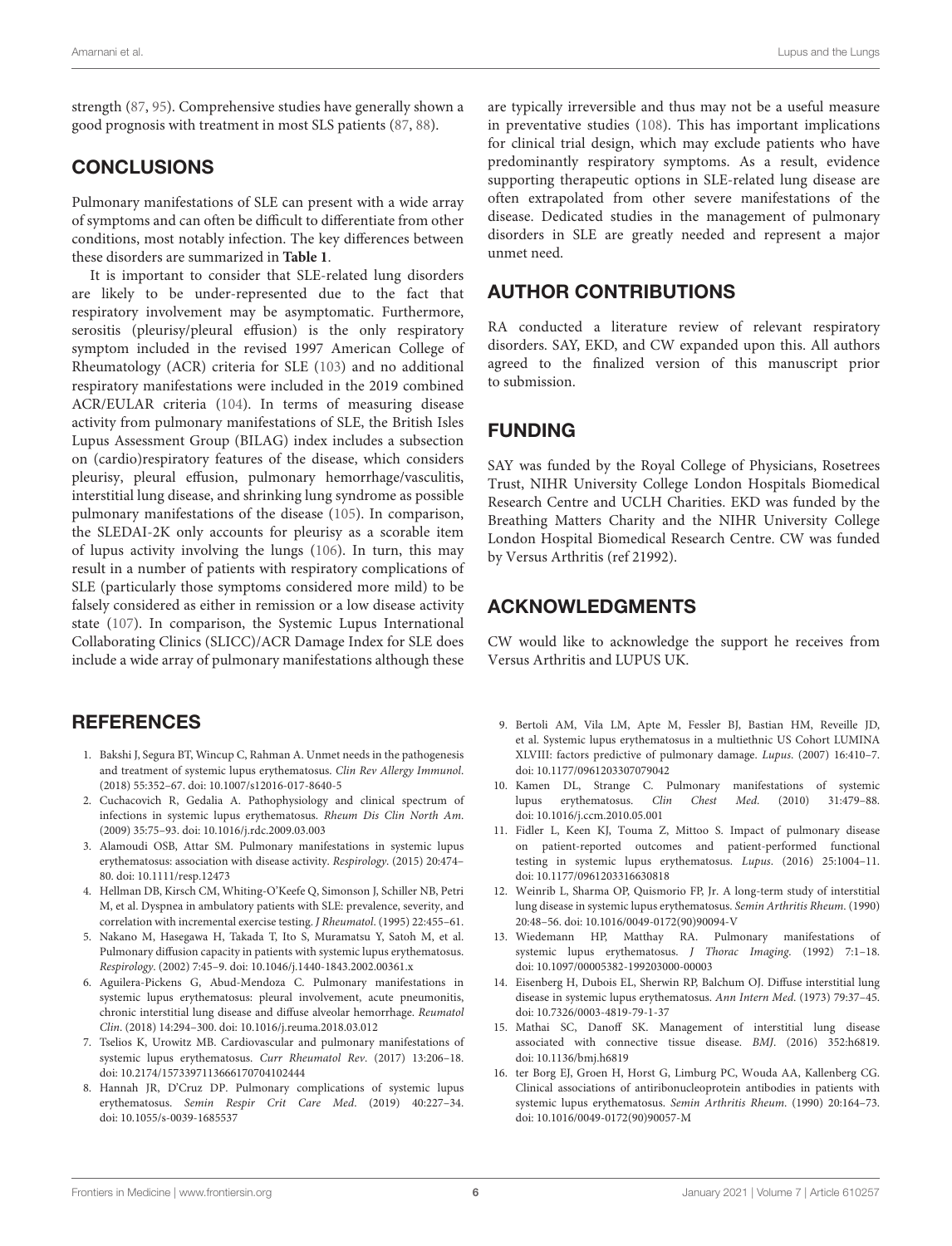- <span id="page-6-0"></span>17. Ward MM, Polisson RP. A meta-analysis of the clinical manifestations of older-onset systemic lupus erythematosus. Arthritis Rheum. (1989) 32:1226– 32. doi: [10.1002/anr.1780321007](https://doi.org/10.1002/anr.1780321007)
- <span id="page-6-1"></span>18. Frankel SK, Brown KK. Collagen vascular diseases of the lung. Clin Pulm Med. (2006) 13:25–36. doi: [10.1097/01.cpm.0000197403.64631.de](https://doi.org/10.1097/01.cpm.0000197403.64631.de)
- <span id="page-6-3"></span>19. Min JK, Hong YS, Park SH, Park JH, Lee SH, Lee YS, et al. Bronchiolitis obliterans organizing pneumonia as an initial manifestation in patients with systemic lupus erythematosus. J Rheumatol. (1997) 24:2254–7.
- 20. Tansey D, Wells AU, Colby TV, Ip S, Nikolakoupolou A, du Bois RM, et al. Variations in histological patterns of interstitial pneumonia between connective tissue disorders and their relationship to prognosis. Histopathology. (2004) 44:585–96. doi: [10.1111/j.1365-2559.2004.01896.x](https://doi.org/10.1111/j.1365-2559.2004.01896.x)
- <span id="page-6-2"></span>21. Yood RA, Steigman DM, Gill LR. Lymphocytic interstitial pneumonitis in a patient with systemic lupus erythematosus. Lupus. (1995) 4:161–3. doi: [10.1177/096120339500400217](https://doi.org/10.1177/096120339500400217)
- <span id="page-6-4"></span>22. Cheema GS, Quismorio FP, Jr. Interstitial lung disease in systemic lupus erythematosus. Curr Opin Pulm Med. (2000) 6:424–9. doi: [10.1097/00063198-200009000-00007](https://doi.org/10.1097/00063198-200009000-00007)
- <span id="page-6-5"></span>23. Fenlon HM, Doran M, Sant SM, Breatnach E. High-resolution chest CT in systemic lupus erythematosus. AJR Am J Roentgenol. (1996) 166:301–7. doi: [10.2214/ajr.166.2.8553934](https://doi.org/10.2214/ajr.166.2.8553934)
- <span id="page-6-6"></span>24. Lian FZJ, Wang Y, Cui W, Chen D, Li H, Qiu Q, et al. Clinical features and independent predictors of interstitial lung disease in systemic lupus erythematosus. Int J Clin Exp Med. (2016) 9:4233–42.
- <span id="page-6-7"></span>25. Vivero M, Padera RF. Histopathology of lung disease in the connective tissue diseases. Rheum Dis Clin North Am. (2015) 41:197–211. doi: [10.1016/j.rdc.2014.12.002](https://doi.org/10.1016/j.rdc.2014.12.002)
- <span id="page-6-8"></span>26. Eiser AR, Shanies HM. Treatment of lupus interstitial lung disease with intravenous cyclophosphamide. Arthritis Rheum. (1994) 37:428–31. doi: [10.1002/art.1780370318](https://doi.org/10.1002/art.1780370318)
- <span id="page-6-9"></span>27. Fink SD, Kremer JM. Successful treatment of interstitial lung disease in systemic lupus erythematosus with methotrexate. J Rheumatol. (1995) 22:967–9.
- <span id="page-6-10"></span>28. Lim SW, Gillis D, Smith W, Hissaria P, Greville H, Peh CA. Rituximab use in systemic lupus erythematosus pneumonitis and a review of current reports. Intern Med J. (2006) 36:260–2. doi: [10.1111/j.1445-5994.2006.01055.x](https://doi.org/10.1111/j.1445-5994.2006.01055.x)
- <span id="page-6-11"></span>29. Okada M, Suzuki K, Matsumoto M, Nakashima M, Nakanishi T, Takada K, et al. Intermittent intravenous cyclophosphamide pulse therapy for the treatment of active interstitial lung disease associated with collagen vascular diseases. Mod Rheumatol. (2007) 17:131–6. doi: [10.3109/s10165-007-0554-2](https://doi.org/10.3109/s10165-007-0554-2)
- <span id="page-6-12"></span>30. Koo S-M, Uh S-T. Treatment of connective tissue disease-associated interstitial lung disease: the pulmonologist's point of view. Korean J Intern Med. (2017) 32:600–10. doi: [10.3904/kjim.2016.212](https://doi.org/10.3904/kjim.2016.212)
- <span id="page-6-13"></span>31. Swigris JJ, Olson AL, Fischer A, Lynch DA, Cosgrove GP, Frankel SK, et al. Mycophenolate mofetil is safe, well tolerated, and preserves lung function in patients with connective tissue disease-related interstitial lung disease. Chest. (2006) 130:30–6. doi: [10.1016/S0012-3692\(15\)50949-5](https://doi.org/10.1016/S0012-3692(15)50949-5)
- <span id="page-6-14"></span>32. Keane MP, Lynch JP, III. Pleuropulmonary manifestations of systemic lupus erythematosus. Thorax. (2000) 55:159–66. doi: [10.1136/thorax.55.2.159](https://doi.org/10.1136/thorax.55.2.159)
- <span id="page-6-15"></span>33. Wan SA, Teh CL, Jobli AT. Lupus pneumonitis as the initial presentation of systemic lupus erythematosus: case series from a single institution. Lupus. (2016) 25:1485–90. doi: [10.1177/0961203316646461](https://doi.org/10.1177/0961203316646461)
- <span id="page-6-16"></span>34. Winder A, Molad Y, Ostfeld I, Kenet G, Pinkhas J, Sidi Y. Treatment of systemic lupus erythematosus by prolonged administration of high dose intravenous immunoglobulin: report of 2 cases. J Rheumatol. (1993) 20:495–8.
- <span id="page-6-17"></span>35. Chen YJ, Tseng JJ, Yang MJ, Tsao YP, Lin HY. Acute respiratory distress syndrome in a pregnant woman with systemic lupus erythematosus: a case report. Lupus. (2014) 23:1528–32. doi: [10.1177/0961203314548713](https://doi.org/10.1177/0961203314548713)
- <span id="page-6-18"></span>36. Boulware DW, Hedgpeth MT. Lupus pneumonitis and anti-SSA(Ro) antibodies. J Rheumatol. (1989) 16:479–81.
- <span id="page-6-19"></span>37. Pego-Reigosa JM, Medeiros DA, Isenberg DA. Respiratory manifestations of systemic lupus erythematosus: old and new concepts. Best Pract Res Clin Rheumatol[. \(2009\) 23:469–80. doi: 10.1016/j.berh.](https://doi.org/10.1016/j.berh.2009.01.002) 2009.01.002
- <span id="page-6-20"></span>38. Wang D-Y. Diagnosis and management of lupus pleuritis. Curr Opin Pulm Med. (2002) 8:312–6. doi: [10.1097/00063198-200207000-00012](https://doi.org/10.1097/00063198-200207000-00012)
- <span id="page-6-37"></span><span id="page-6-21"></span>39. Good JT Jr, King TE, Antony VB, Sahn SA. Lupus pleuritis. Clinical features and pleural fluid characteristics with special reference to pleural fluid antinuclear antibodies. Chest. (1983) 84:714–8. doi: [10.1378/chest.84.6.714](https://doi.org/10.1378/chest.84.6.714)
- <span id="page-6-22"></span>40. Hunninghake GW, Fauci AS. Pulmonary involvement in the collagen vascular diseases. Am Rev Respir Dis. (1979) 119:471–503.
- <span id="page-6-23"></span>41. Pines A, Kaplinsky N, Olchovsky D, Rozenman J, Frankl O. Pleuropulmonary manifestations of systemic lupus erythematosus: clinical features of its subgroups. Prognostic and therapeutic implications. Chest. (1985) 88:129–35. doi: [10.1378/chest.88.1.129](https://doi.org/10.1378/chest.88.1.129)
- <span id="page-6-24"></span>42. Ajakumar Menon A, Kirshenbaum D, Burke G. Drug induced lupus presenting as isolated pleural effusion. Chest. (2015) 148:884A. doi: [10.1378/chest.2236839](https://doi.org/10.1378/chest.2236839)
- 43. Costa MF, Said NR, Zimmermann B. Drug-induced lupus due to antitumor necrosis factor alpha agents. Semin Arthritis Rheum. (2008) 37:381–7. doi: [10.1016/j.semarthrit.2007.08.003](https://doi.org/10.1016/j.semarthrit.2007.08.003)
- <span id="page-6-25"></span>44. Smith PR, Nacht RI. Drug-induced lupus pleuritis mimicking pleural space infection. Chest. (1992) 101:268–9. doi: [10.1378/chest.101.1.268](https://doi.org/10.1378/chest.101.1.268)
- <span id="page-6-26"></span>45. Glazer M, Berkman N, Lafair JS, Kramer MR. Successful talc slurry pleurodesis in patients with nonmalignant pleural effusion. Chest. (2000) 117:1404–9. doi: [10.1378/chest.117.5.1404](https://doi.org/10.1378/chest.117.5.1404)
- <span id="page-6-27"></span>46. McKnight KM, Adair NE, Agudelo CA. Successful use of tetracycline pleurodesis to treat massive pleural effusion secondary to systemic lupus erythematosus. Arthritis Rheum. (1991) 34:1483–4. doi: [10.1002/art.1780341121](https://doi.org/10.1002/art.1780341121)
- <span id="page-6-28"></span>47. Hoeper MM, Ghofrani H-A, Grünig E, Klose H, Olschewski H, Rosenkranz S. Pulmonary hypertension. Dtsch Arztebl Int. (2017) 114:73–84. doi: [10.3238/arztebl.2016.0073](https://doi.org/10.3238/arztebl.2016.0073)
- <span id="page-6-29"></span>48. Tselios K, Gladman DD, Urowitz MB. Systemic lupus erythematosus and pulmonary arterial hypertension: links, risks, and management strategies. Open Access Rheumatol. (2016) 9:1–9. doi: [10.2147/OARRR.S123549](https://doi.org/10.2147/OARRR.S123549)
- <span id="page-6-30"></span>49. Johnson SR, Gladman DD, Urowitz MB, Ibañez D, Granton JT. Pulmonary hypertension in systemic lupus. Lupus. (2004) 13:506–9. doi: [10.1191/0961203303lu1051oa](https://doi.org/10.1191/0961203303lu1051oa)
- 50. Pan TL, Thumboo J, Boey ML. Primary and secondary pulmonary hypertension in systemic lupus erythematosus. Lupus. (2000) 9:338–42. doi: [10.1191/096120300678828361](https://doi.org/10.1191/096120300678828361)
- 51. Quismorio FP Jr, Sharma O, Koss M, Boylen T, Edmiston AW, Thornton PJ, et al. Immunopathologic and clinical studies in pulmonary hypertension associated with systemic lupus erythematosus. Semin Arthritis Rheum. (1984) 13:349–59. doi: [10.1016/0049-0172\(84\)90015-5](https://doi.org/10.1016/0049-0172(84)90015-5)
- 52. Shen JY, Chen SL, Wu YX, Tao RQ, Gu YY, Bao CD, et al. Pulmonary hypertension in systemic lupus erythematosus. Rheumatol Int. (1999) 18:147–51. doi: [10.1007/s002960050074](https://doi.org/10.1007/s002960050074)
- 53. Simonson JS, Schiller NB, Petri M, Hellmann DB. Pulmonary hypertension in systemic lupus erythematosus. J Rheumatol. (1989) 16:918–25.
- <span id="page-6-31"></span>54. Winslow TM, Ossipov MA, Fazio GP, Simonson JS, Redberg RF, Schiller NB. Five-year follow-up study of the prevalence and progression of pulmonary hypertension in systemic lupus erythematosus. Am Heart J. (1995) 129:510– 5. doi: [10.1016/0002-8703\(95\)90278-3](https://doi.org/10.1016/0002-8703(95)90278-3)
- <span id="page-6-32"></span>55. Lv T-T, Wang P, Guan S-Y, Li H-M, Li X-M, Wang B, et al. Prevalence of pulmonary hypertension in systemic lupus erythematosus: a meta-analysis. Ir J Med Sci. (2018) 187:723–30. doi: [10.1007/s11845-017-1727-4](https://doi.org/10.1007/s11845-017-1727-4)
- <span id="page-6-33"></span>56. Pope J. An update in pulmonary hypertension in systemic lupus erythematosus - do we need to know about it? Lupus. (2008) 17:274–7. doi: [10.1177/0961203307087188](https://doi.org/10.1177/0961203307087188)
- <span id="page-6-34"></span>57. Dhala A. Pulmonary arterial hypertension in systemic lupus erythematosus: current status and future direction. Clin Dev Immunol. (2012) 2012:854941. doi: [10.1155/2012/854941](https://doi.org/10.1155/2012/854941)
- <span id="page-6-35"></span>58. Hoeper MM, Bogaard HJ, Condliffe R, Frantz R, Khanna D, Kurzyna M, et al. Definitions and diagnosis of pulmonary hypertension. J Am Coll Cardiol. (2013) 62(25 Suppl.):D42–50. doi: [10.1016/j.jacc.2013.10.032](https://doi.org/10.1016/j.jacc.2013.10.032)
- <span id="page-6-36"></span>59. Badesch DB, Hill NS, Burgess G, Rubin LJ, Barst RJ, Galiè N, et al. Sildenafil for pulmonary arterial hypertension associated with connective tissue disease. J Rheumatol. (2007) 34:2417–22.
- 60. Mok MY, Tsang PL, Lam YM, Lo Y, Wong WS, Lau CS. Bosentan use in systemic lupus erythematosus patients with pulmonary arterial hypertension. Lupus. (2007) 16:279–85. doi: [10.1177/0961203307076509](https://doi.org/10.1177/0961203307076509)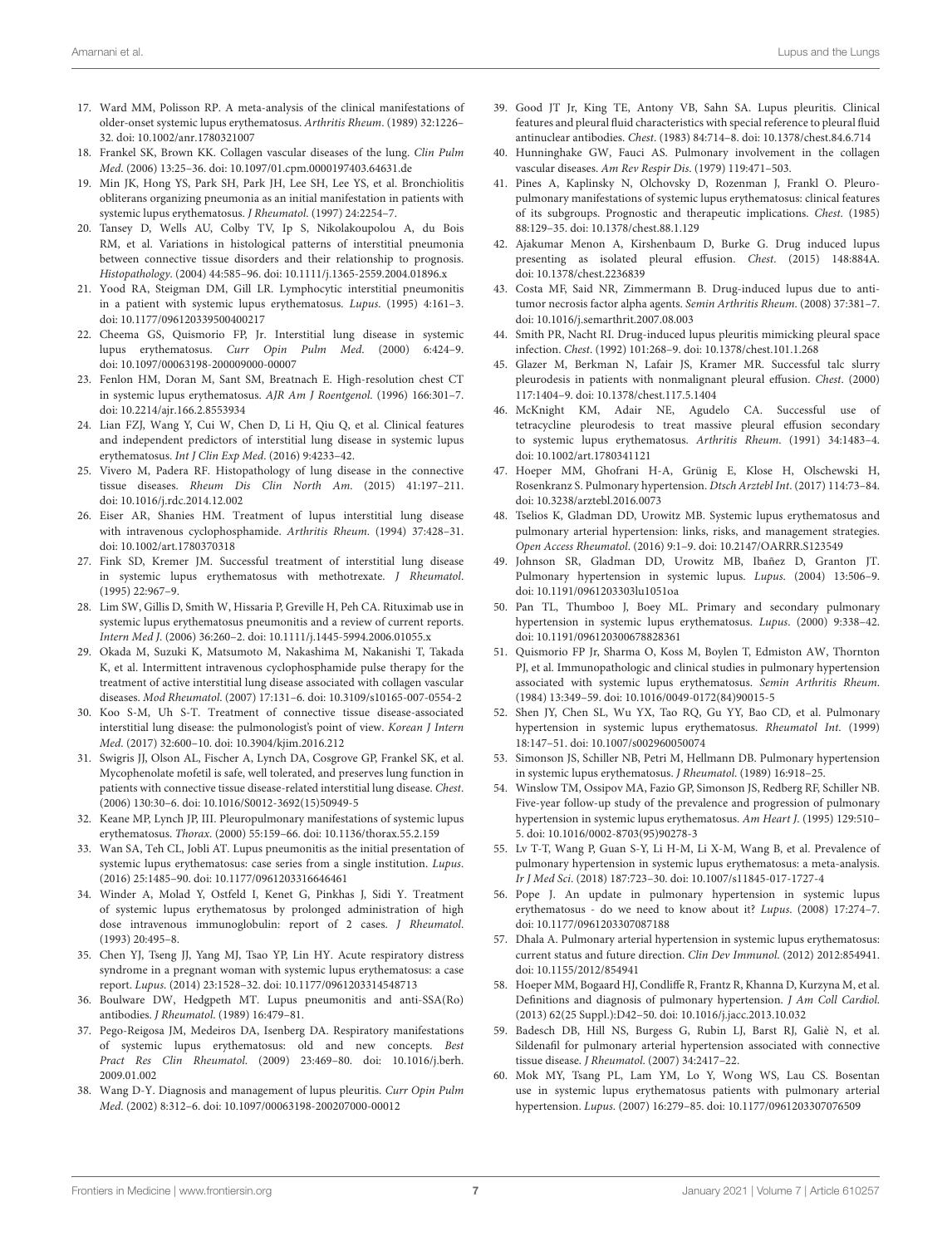- 61. Oudiz RJ, Schilz RJ, Barst RJ, Galié N, Rich S, Rubin LJ, et al. Treprostinil, a prostacyclin analogue, in pulmonary arterial hypertension associated with connective tissue disease. Chest. (2004) 126:420–7. doi: [10.1378/chest.126.2.420](https://doi.org/10.1378/chest.126.2.420)
- 62. Robbins IM, Gaine SP, Schilz R, Tapson VF, Rubin LJ, Loyd JE. Epoprostenol for treatment of pulmonary hypertension in patients with systemic lupus erythematosus. Chest. (2000) 117:14–8. doi: [10.1378/chest.117.1.14](https://doi.org/10.1378/chest.117.1.14)
- 63. Rubin LJ, Badesch DB, Barst RJ, Galie N, Black CM, Keogh A, et al. Bosentan therapy for pulmonary arterial hypertension. N Engl J Med. (2002) 346:896–903. doi: [10.1056/NEJMoa012212](https://doi.org/10.1056/NEJMoa012212)
- <span id="page-7-0"></span>64. Shirai Y, Yasuoka H, Takeuchi T, Satoh T, Kuwana M. Intravenous epoprostenol treatment of patients with connective tissue disease and pulmonary arterial hypertension at a single center. Mod Rheumatol. (2013) 23:1211–20. doi: [10.3109/s10165-012-0828-1](https://doi.org/10.3109/s10165-012-0828-1)
- <span id="page-7-1"></span>65. Humbert M, Coghlan JG, Ghofrani H-A, Grimminger F, He J-G, Riemekasten G, et al. Riociguat for the treatment of pulmonary arterial hypertension associated with connective tissue disease: results from PATENT-1 and PATENT-2. Ann Rheum Dis. (2017) 76:422–6. doi: [10.1136/annrheumdis-2015-209087](https://doi.org/10.1136/annrheumdis-2015-209087)
- <span id="page-7-2"></span>66. Kuzuya K, Tsuji S, Matsushita M, Ohshima S, Saeki Y. Systemic sclerosis and systemic lupus erythematosus overlap syndrome with pulmonary arterial hypertension successfully treated with immunosuppressive therapy and riociguat. Cureus. (2019) 11:e4327. doi: [10.7759/cureus.4327](https://doi.org/10.7759/cureus.4327)
- <span id="page-7-3"></span>67. Gonzalez-Lopez L, Cardona-Muñoz EG, Celis A, García-de la Torre I, Orozco-Barocio G, Salazar-Paramo M, et al. Therapy with intermittent pulse cyclophosphamide for pulmonary hypertension associated with systemic lupus erythematosus. Lupus. (2004) 13:105–12. doi: [10.1191/0961203304lu509oa](https://doi.org/10.1191/0961203304lu509oa)
- <span id="page-7-29"></span><span id="page-7-28"></span><span id="page-7-6"></span>68. Kommireddy S, Bhyravavajhala S, Kurimeti K, Chennareddy S, Kanchinadham S, Rajendra Vara Prasad I, et al. Pulmonary arterial hypertension in systemic lupus erythematosus may benefit by addition of immunosuppression to vasodilator therapy: an observational study. Rheumatology. [\(2015\) 54:1673–9. doi: 10.1093/rheumatology/](https://doi.org/10.1093/rheumatology/kev097) kev097
- 69. Prete M, Fatone MC, Vacca A, Racanelli V, Perosa F. Severe pulmonary hypertension as the initial manifestation of systemic lupus erythematosus: a case report and review of the literature. Clin Exp Rheumatol. (2014) 32:267–74.
- <span id="page-7-4"></span>70. Tanaka E, Harigai M, Tanaka M, Kawaguchi Y, Hara M, Kamatani N. Pulmonary hypertension in systemic lupus erythematosus: evaluation of clinical characteristics and response to immunosuppressive treatment. J Rheumatol. (2002) 29:282–7.
- <span id="page-7-5"></span>71. Hennigan S, Channick RN, Silverman GJ. Rituximab treatment of pulmonary arterial hypertension associated with systemic lupus erythematosus: a case report. Lupus. (2008) 17:754–6. doi: [10.1177/0961203307087610](https://doi.org/10.1177/0961203307087610)
- <span id="page-7-7"></span>72. Wahl DG, Guillemin F, de Maistre E, Perret C, Lecompte T, Thibaut G. Risk for venous thrombosis related to antiphospholipid antibodies in systemic lupus erythematosus—a meta-analysis. Lupus. (1997) 6:467–73. doi: [10.1177/096120339700600510](https://doi.org/10.1177/096120339700600510)
- <span id="page-7-8"></span>73. Kado R, Siegwald E, Lewis E, Goodsitt MM, Christodoulou E, Kazerooni E, et al. Utility and associated risk of pulmonary embolism computed tomography scans in the michigan lupus cohort. Arthritis Care Res. (2016) 68:406–11. doi: [10.1002/acr.22684](https://doi.org/10.1002/acr.22684)
- <span id="page-7-9"></span>74. Pengo V, Denas G, Zoppellaro G, Jose SP, Hoxha A, Ruffatti A, et al. Rivaroxaban vs. warfarin in high-risk patients with antiphospholipid syndrome. Blood[. \(2018\) 132:1365–71. doi: 10.1182/blood-2018-04-](https://doi.org/10.1182/blood-2018-04-848333) 848333
- <span id="page-7-10"></span>75. Abud-Mendoza C, Diaz-Jouanen E, Alarcón-Segovia D. Fatal pulmonary hemorrhage in systemic lupus erythematosus. Occurrence without hemoptysis. J Rheumatol. (1985) 12:558–61.
- <span id="page-7-11"></span>76. Zamora MR, Warner ML, Tuder R, Schwarz MI. Diffuse alveolar hemorrhage and systemic lupus erythematosus. Clinical presentation, histology, survival, and outcome. Medicine. (1997) 76:192–202. doi: [10.1097/00005792-199705000-00005](https://doi.org/10.1097/00005792-199705000-00005)
- <span id="page-7-12"></span>77. Cordier JF, Cottin V. Alveolar hemorrhage in vasculitis: primary and secondary. Semin Respir Crit Care Med. (2011) 32:310–21. doi: [10.1055/s-0031-1279827](https://doi.org/10.1055/s-0031-1279827)
- <span id="page-7-13"></span>78. Yachoui R, Sehgal R, Amlani B, Goldberg JW. Antiphospholipid antibodiesassociated diffuse alveolar hemorrhage. Semin Arthritis Rheum. (2015) 44:652–7. doi: [10.1016/j.semarthrit.2014.10.013](https://doi.org/10.1016/j.semarthrit.2014.10.013)
- <span id="page-7-14"></span>79. Santos-Ocampo AS, Mandell BF, Fessler BJ. Alveolar hemorrhage in systemic lupus erythematosus: presentation and management. Chest. (2000) 118:1083–90. doi: [10.1378/chest.118.4.1083](https://doi.org/10.1378/chest.118.4.1083)
- <span id="page-7-15"></span>80. Koh WH, Thumboo J, Boey ML. Pulmonary haemorrhage in Oriental patients with systemic lupus erythematosus. Lupus. (1997) 6:713–6. doi: [10.1177/096120339700600906](https://doi.org/10.1177/096120339700600906)
- <span id="page-7-16"></span>81. Masoodi I, Sirwal IA, Anwar SK, Alzaidi A, Balbaid KA. Predictors of mortality in pulmonary haemorrhage during SLE: a single centre study over eleven years. Open Access Maced J Med Sci. (2019) 7:92–6. doi: [10.3889/oamjms.2019.038](https://doi.org/10.3889/oamjms.2019.038)
- <span id="page-7-17"></span>82. Martínez-Martínez MU, Oostdam DAH, Abud-Mendoza C. Diffuse alveolar hemorrhage in autoimmune diseases. Curr Rheumatol Rep. (2017) 19:27. doi: [10.1007/s11926-017-0651-y](https://doi.org/10.1007/s11926-017-0651-y)
- <span id="page-7-18"></span>83. Borrell H, Narváez J, Alegre JJ, Castellví I, Mitjavila F, Aparicio M, et al. Shrinking lung syndrome in systemic lupus erythematosus: a case series and review of the literature. Medicine. (2016) 95:e4626. doi: [10.1097/MD.0000000000004626](https://doi.org/10.1097/MD.0000000000004626)
- <span id="page-7-19"></span>84. Deeb M, Tselios K, Gladman DD, Su J, Urowitz MB. Shrinking lung syndrome in systemic lupus erythematosus: a single-centre experience. Lupus. (2018) 27:365–71. doi: [10.1177/0961203317722411](https://doi.org/10.1177/0961203317722411)
- <span id="page-7-20"></span>85. Laroche CM, Mulvey DA, Hawkins PN, Walport MJ, Strickland B, Moxham J, et al. Diaphragm strength in the shrinking lung syndrome of systemic lupus erythematosus. Q J Med. (1989) 71:429–39.
- <span id="page-7-30"></span><span id="page-7-21"></span>86. Toya SP, Tzelepis GE. Association of the shrinking lung syndrome in systemic lupus erythematosus with pleurisy: a systematic review. Semin Arthritis Rheum. (2009) 39:30–7. doi: [10.1016/j.semarthrit.2008.04.003](https://doi.org/10.1016/j.semarthrit.2008.04.003)
- <span id="page-7-22"></span>87. Karim MY, Miranda LC, Tench CM, Gordon PA, D'Cruz DP, Khamashta MA, et al. Presentation and prognosis of the shrinking lung syndrome in systemic lupus erythematosus. Semin Arthritis Rheum. (2002) 31:289–98. doi: [10.1053/sarh.2002.32555](https://doi.org/10.1053/sarh.2002.32555)
- <span id="page-7-23"></span>88. Duron L, Cohen-Aubart F, Diot E, Borie R, Abad S, Richez C, et al. Shrinking lung syndrome associated with systemic lupus erythematosus: a multicenter collaborative study of 15 new cases and a review of the 155 cases in the literature focusing on treatment response and long-term outcomes. Autoimmun Rev. (2016) 15:994–1000. doi: [10.1016/j.autrev.2016.07.021](https://doi.org/10.1016/j.autrev.2016.07.021)
- <span id="page-7-24"></span>89. Benham H, Garske L, Vecchio P, Eckert BW. Successful treatment of shrinking lung syndrome with rituximab in a patient with systemic lupus erythematosus. J Clin Rheumatol. (2010) 16:68–70. doi: [10.1097/RHU.0b013e3181d0757f](https://doi.org/10.1097/RHU.0b013e3181d0757f)
- 90. Langenskiöld E, Bonetti A, Fitting JW, Heinzer R, Dudler J, Spertini F, et al. Shrinking lung syndrome successfully treated with rituximab and cyclophosphamide. Respiration. (2012) 84:144–9. doi: [10.1159/000334947](https://doi.org/10.1159/000334947)
- 91. Peñacoba Toribio P, Córica Albani ME, Mayos Pérez M, Rodríguez de la Serna A. Rituximab in the treatment of shrinking lung syndrome in systemic lupus erythematosus. Reumatol Clin. (2014) 10:325–7. doi: [10.1016/j.reuma.2013.09.003](https://doi.org/10.1016/j.reuma.2013.09.003)
- <span id="page-7-25"></span>92. Walz-Leblanc BA, Urowitz MB, Gladman DD, Hanly PJ. The "shrinking lungs syndrome" in systemic lupus erythematosus–improvement with corticosteroid therapy. J Rheumatol. (1992) 19:1970–2.
- <span id="page-7-26"></span>93. Traynor AE, Corbridge TC, Eagan AE, Barr WG, Liu Q, Oyama Y, et al. Prevalence and reversibility of pulmonary dysfunction in refractory systemic lupus: improvement correlates with disease remission following hematopoietic stem cell transplantation. Chest. (2005) 127:1680–9. doi: [10.1378/chest.127.5.1680](https://doi.org/10.1378/chest.127.5.1680)
- <span id="page-7-27"></span>94. Muñoz-Rodríguez FJ, Font J, Badia JR, Miret C, Barberà JA, Cervera R, et al. Shrinking lungs syndrome in systemic lupus erythematosus: improvement with inhaled beta-agonist therapy. Lupus. (1997) 6:412–4. doi: [10.1177/096120339700600413](https://doi.org/10.1177/096120339700600413)
- <span id="page-7-31"></span>95. Van Veen S, Peeters AJ, Sterk PJ, Breedveld FC. The "shrinking lung syndrome" in SLE, treatment with theophylline. Clin Rheumatol. (1993) 12:462–5. doi: [10.1007/BF02231771](https://doi.org/10.1007/BF02231771)
- 96. Jindal SK, Agarwal R. Autoimmunity and interstitial lung disease. Curr Opin Pulm Med. (2005) 11:438–46. doi: [10.1097/01.mcp.0000170522.71497.61](https://doi.org/10.1097/01.mcp.0000170522.71497.61)
- 97. Orens JB, Martinez FJ, Lynch JP III. Pleuropulmonary manifestations of systemic lupus erythematosus. Rheum Dis Clin North Am. (1994) 20:159–93.